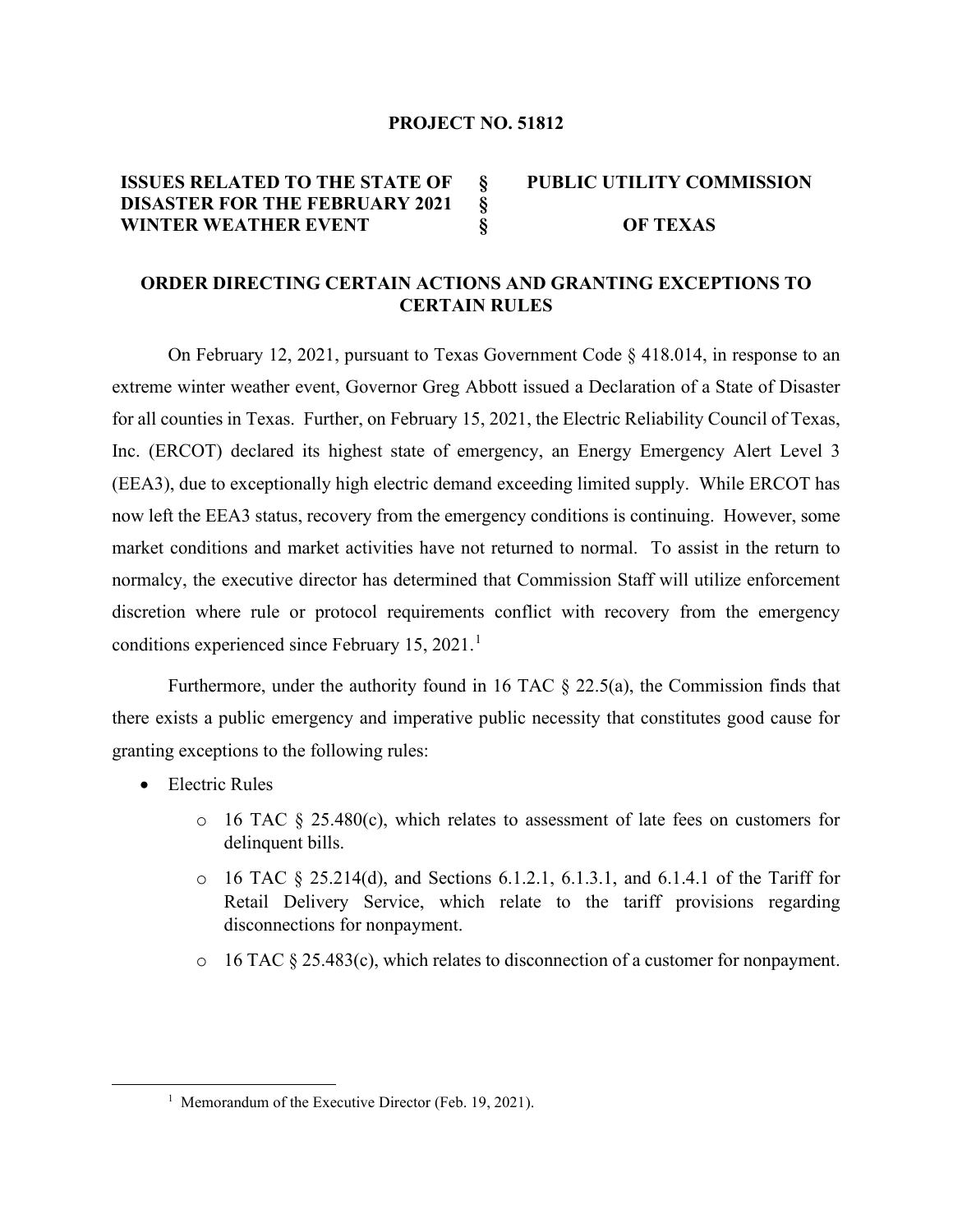- Water and Sewer Rules
	- $\circ$  16 TAC § 24.165(c), which relates to assessment of late fees on customers for delinquent bills.
	- $\circ$  16 TAC §24.165(d), which authorizes a water utility to charge interest on a deferred payment plan.
	- $\circ$  16 TAC § 24.165(i), which relates to requirements for estimated bills.
	- $\circ$  16 TAC § 24.167(a)(2)(A), which allows a retail public utility to disconnect water or sewer service for nonpayment.
	- $\circ$  16 TAC §24.167(a)(2)(F), which authorizes a utility to disconnect water service for non-payment of a solid waste charge.
	- o 16 TAC § 24.167(e), which requires a retail public utility to disconnect water service for nonpayment of sewer charges.

Additionally, on March [2](#page-1-0)6, 2020, the Commission issued an order in Project 50664<sup>2</sup> directing all retail electric providers to offer a deferred payment plan to customers, upon request. An order issued on July 16, 2020, renewed this directive,<sup>[3](#page-1-1)</sup> and no subsequent order has terminated its application. Thus, this directive remains in effect.

# **I. Ordering Paragraphs**

Accordingly, until otherwise ordered, the Commission makes the following orders:

- 1. All retail electric providers are prohibited from sending a request to disconnect a customer for nonpayment to transmission and distribution utilities.
- 2. All transmission and distribution utilities are prohibited from disconnecting a customer for nonpayment.
- 3. The prohibition on disconnection also applies to prepaid customers.
- 4. All retail electric providers must continue to offer a deferred payment plan to customers, upon request.

<span id="page-1-0"></span><sup>2</sup> *Issues Related to the State of Disaster for the Coronavirus Disease 2019*, Order Directing Certain Actions and Granting Exceptions to Certain Rules, Ordering Paragraph No. 1 (Mar. 26, 2020).

<span id="page-1-1"></span><sup>&</sup>lt;sup>3</sup> Id., Fourth Order Directing Certain Actions and Granting Exceptions to Certain Rules, Ordering Paragraph No. 1 (Jul 16, 2020).